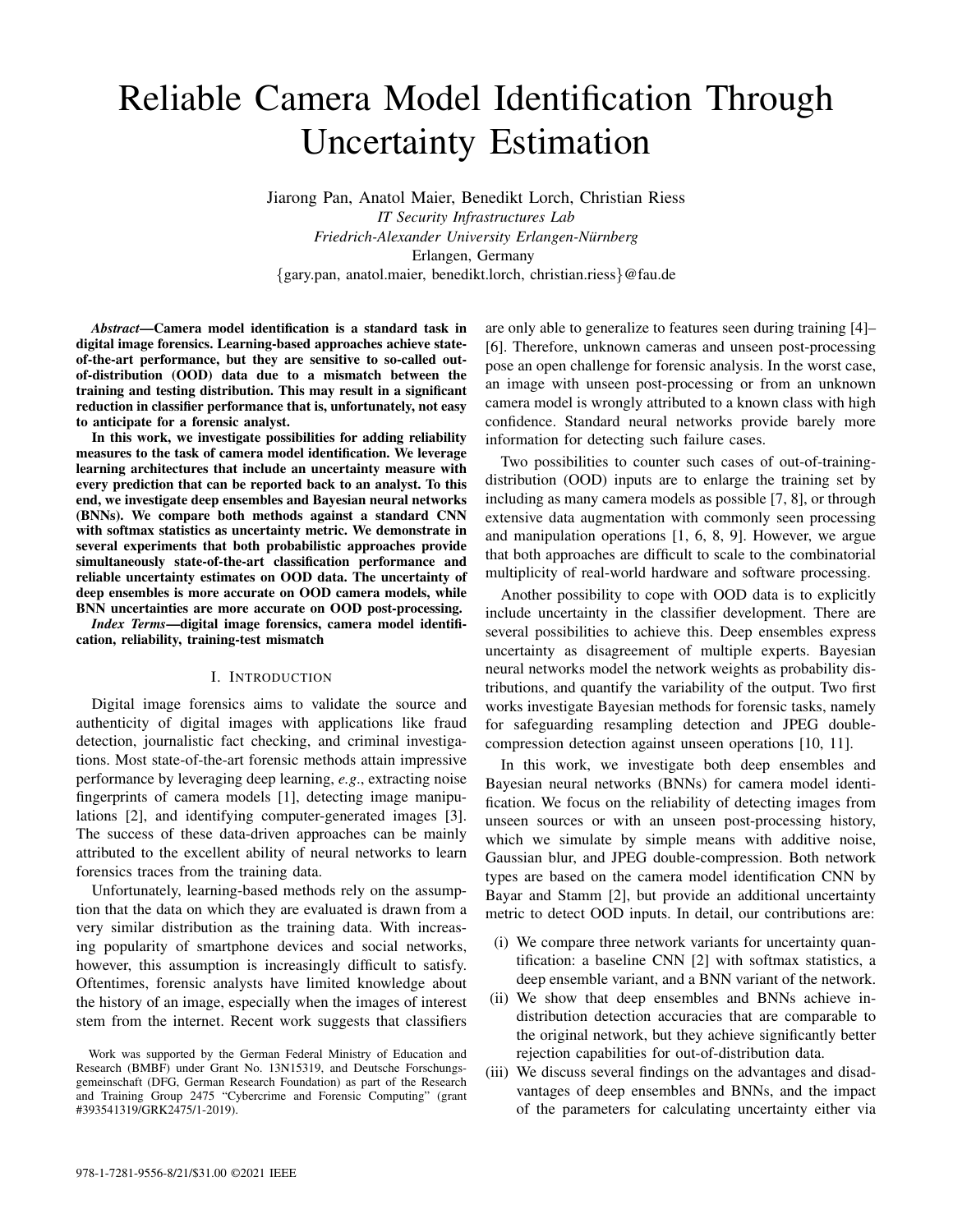the predictive entropy or the epistemic uncertainty to aid further development of reliable forensic methods.

This paper is organized as follows. Section II presents related work. Section III introduces deep ensembles and BNNs, and Sec. IV the uncertainty measures. Our experimental results are reported in Sec. V. Section VI concludes this work.

### II. RELATED WORK

## *A. Camera Model Identification*

Although information about the camera make and model can be retrieved from the metadata, this information can easily be modified, or is removed, *e.g*., upon sharing on social media platforms. As an alternative, forensic researchers have identified a number of imperceptible processing traces in the pixel content of an image. Such pixel-level traces are more difficult to modify, and hence enable potentially better imaging device linkage [12].

Early methods use analytically derived cues, that aim, *e.g*., at color demosaicking [13] and JPEG compression characteristics [14]. However, the increasing complexity of camera processing modules and software variants makes it difficult to develop sufficiently complex analytic models to isolate these traces. As an alternative approach, learning-based methods have recently shown great success in extracting characteristic traces for camera model identification [1, 2, 15].

However, learning-based methods are challenged by images with unseen post-processing [4, 10, 11]. Most studies hence assume a closed-set scenario, in which an image is assumed to come from a specific set of known camera models with known post-processing. In many applications, however, this approach requires extremely large training sets. Hence, the open-set scenario aims at detecting images from unknown models or with unknown processing. To this end, Bayar and Stamm propose a binary classifier [16] that requires a representative set of known-unknown cameras. Júnior et al. evaluate different combinations of open-set classifiers, handcrafted and deep features, and training protocols [17]. While the authors identify several promising methods, these methods require separate feature extraction and classification stages. In contrast, the investigated methods in our work are end-to-end neural networks.

## *B. Out-of-distribution Detection and Uncertainty Modeling*

The machine learning community proposed several methods for estimating uncertainty as a way for detecting OOD inputs. As a simple baseline, the statistics of the network softmax output can be used to identify OOD samples [16, 18]. Neural networks tend to assign higher softmax scores to indistribution examples. However, these simple statistics are susceptible to incorrect predictions with low uncertainty [10]. To alleviate this issue, some lines of work investigated the calibration of softmax scores [19] and training with perturbed inputs for increasing the discrepancy between in-distribution and OOD softmax scores [20].

A potentially more robust approach to uncertainty modeling is via ensembling. Here, Monte Carlo dropout (*MC-dropout*) uses a standard CNN with dropout at test time to simulate an ensemble of networks [21]. Lakshminarayanan *et al*. trained a standard CNN multiple times with random initialization and random shuffling of the training points [22]. The resulting *deep ensemble* contained sufficient diversity to detect OOD examples from the discrepancy in the predictions of the different networks. In a recent benchmark targeting models under dataset shift, MC-dropout performed relatively weak, while deep ensembles performed best [23].

Another approach to uncertainty modeling uses a Bayesian framework. Here, Bayesian neural networks provide a predictive distribution over possible outcomes where the mean indicates the most likely class and the variance indicates the model's uncertainty. Hence, a BNN can be seen as an infinite ensemble of networks whose weights are drawn from the learned weight distribution [24]. In theory, Bayesian neural networks require an intractable marginalization over the weight space. To this end, the marginalization can be circumvented by approximating the intractable weight posterior by a simpler variational distribution [25, 26] via stochastic variational inference (SVI). Building upon previous work, *Bayes by backprop* provides a tractable objective function to train BNNs via gradient descent [24].

In this work, we compare a standard CNN with softmax statistics with the two most promising approaches, namely deep ensembles and BNNs trained with SVI.

## III. PREDICTIVE DISTRIBUTIONS FROM NEURAL **NETWORKS**

This section describes how deep ensembles and Bayesian neural networks infer the predictive distribution. Let  $D = \{(\boldsymbol{x}_i, \boldsymbol{y}_i)\}_{i=1}^N$  be a dataset with N training samples that consist of inputs  $x_i$  and class labels  $y_i$ . The goal is to infer a predictive distribution  $p(\mathbf{y}^*|\mathbf{x}^*)$  for a new input  $\mathbf{x}^*$ .

### *A. Deep Ensembles*

Deep neural networks have a complex loss landscape. Hence, if the same network is trained with different random initializations and shuffling of training samples, the training likely converges for each network instance in a different local minimum. These instances form an ensemble of diverse experts [22]. The combination of these experts is a simple technique to improve the accuracy of point estimates, but also to quantify uncertainty. To this end, the predictive distribution  $p(\mathbf{y}^*|\mathbf{x}^*)$  is formed from the outputs of M experts.

## *B. Bayesian Neural Networks*

BNNs differentiate from standard neural networks by learning a posterior distribution  $p(w|\mathcal{D})$  over the trainable network weights  $w$ . The predictive distribution is inferred by marginalizing over all possible weights

$$
p(\boldsymbol{y}^*|\boldsymbol{x}^*, \mathcal{D}) = \int p(\boldsymbol{y}^*|\boldsymbol{x}^*, \boldsymbol{w}) p(\boldsymbol{w}|\mathcal{D}) \, \mathrm{d}\boldsymbol{w}.
$$
 (1)

However, integration over the weight space is computationally prohibitive. Hence, Blundell *et al.* propose stochastic variational inference to approximate the intractable weight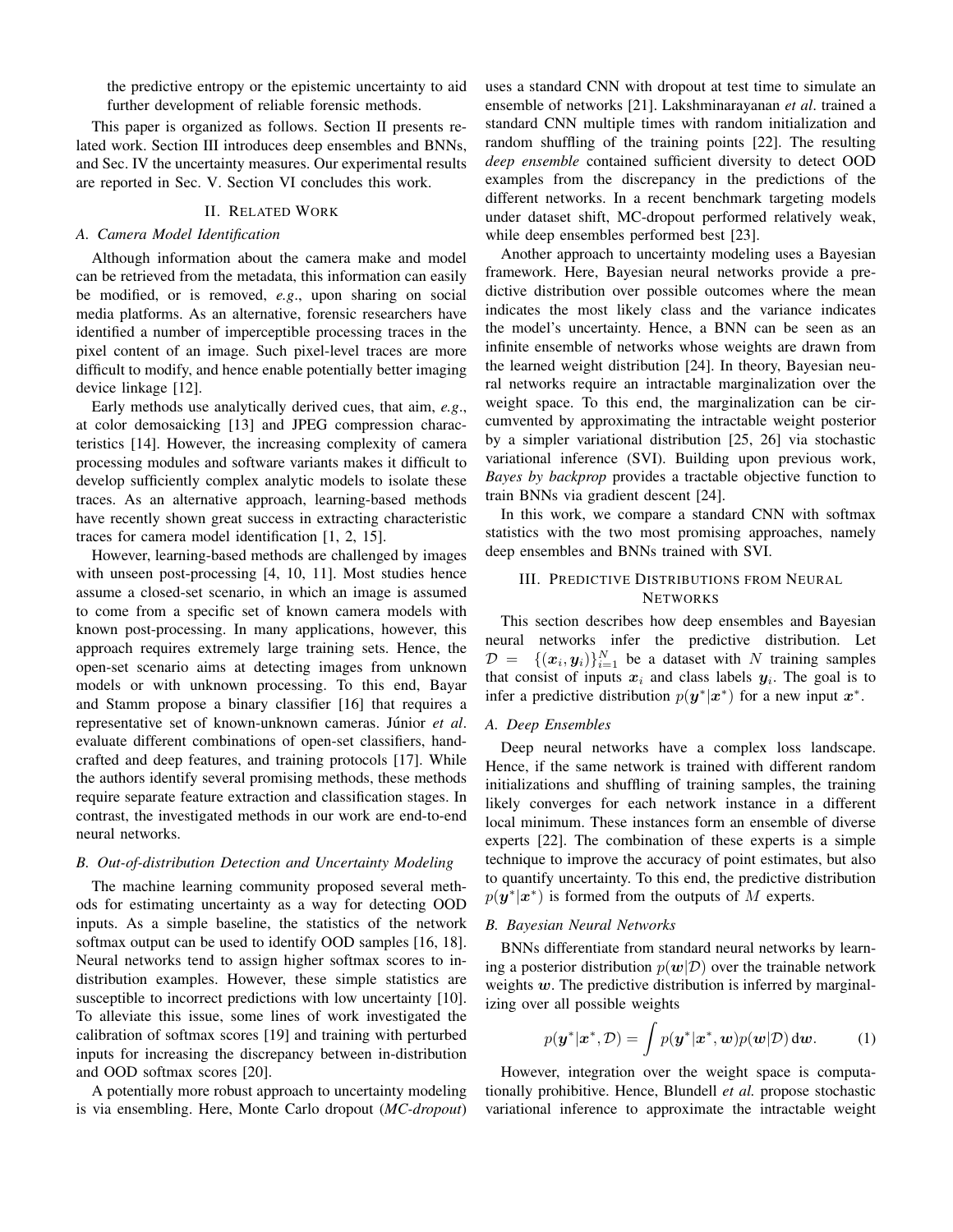posterior  $p(\mathbf{w}|\mathcal{D})$  by a simpler variational distribution  $q_{\theta}(\mathbf{w})$ with parameters  $\theta$  [24]. The optimal parameters  $\theta$  are obtained by minimizing the Kullback-Leibler (KL) divergence between the approximation and the intractable weight posterior, *i.e*.,

$$
\hat{\theta} = \underset{\theta}{\arg\min} \text{KL}\left[q_{\theta}(\boldsymbol{w})||p(\boldsymbol{w}|\mathcal{D})\right]
$$
  
= 
$$
\underset{\theta}{\arg\min} \text{KL}\left[q_{\theta}(\boldsymbol{w})||p(\boldsymbol{w})\right] - \mathbb{E}_{q_{\theta}(\boldsymbol{w})}\left[\log p(\mathcal{D}|\boldsymbol{w})\right].
$$
 (2)

The resulting cost function in the last line of Eqn. 2 is the negative *evidence lower bound* (ELBO) [24], and we additionally multiply the KL term by a hyper-parameter  $\lambda$ to weight its impact. In this cost function, the negative loglikelihood is analogous to traditional neural networks, while the KL term encourages similarity of the variational posterior to a weight prior  $p(w)$ . While the KL term can be computed in closed form, computation of the expectation requires another approximation, for which we refer to the original work by Blundell *et al*. [24].

We empirically found that focusing on hard examples improves the performance. Since the negative log-likelihood after softmax activation is equivalent to the multi-class crossentropy loss [27], we replace the negative log-likelihood in Eqn. 2 by the focal loss [28]. The focal loss is defined as

$$
\text{FL}(\boldsymbol{x}_i, \boldsymbol{y}_i) = -\sum_{k=1}^K \left(1 - p(y_{ik}|\boldsymbol{x}_i)\right)^{\gamma} y_{ik} \log \left(p(y_{ik}|\boldsymbol{x}_i)\right) ,\qquad (3)
$$

where K is the number of classes and  $\gamma > 0$  emphasizes hard examples ( $\gamma = 0$  is the original cross-entropy loss).

After training, we denote the learned parameters as  $\hat{\theta}$ . Then, the predictive distribution from Eqn. 1 becomes

$$
q_{\hat{\theta}}(\mathbf{y}^*|\mathbf{x}^*) = \int p(\mathbf{y}^*|\mathbf{x}^*, \mathbf{w}) q_{\hat{\theta}}(\mathbf{w}) \, \mathrm{d}\mathbf{w} \quad . \tag{4}
$$

IV. PREDICTIONS AND UNCERTAINTY QUANTIFICATION

The BNN prediction is the mean of the predictive distribution from Eqn. 4, which is evaluated via Monte Carlo sampling

$$
\hat{q}_{\hat{\theta}}(\boldsymbol{y}^*|\boldsymbol{x}^*) = \frac{1}{T} \sum_{t=1}^T p(\boldsymbol{y}^*|\boldsymbol{x}^*, \hat{\boldsymbol{w}}_t), \ \ \hat{\boldsymbol{w}}_t \sim q_{\hat{\theta}}(\boldsymbol{w}) \ \ . \tag{5}
$$

Here, T Monte Carlo samples draw weights  $\hat{w}_t$  from the trained variational distribution  $q_{\hat{\theta}}(\boldsymbol{w})$ .

Similarly, the prediction of a deep ensemble is obtained by averaging the predictions from M ensemble experts,

$$
p(\mathbf{y}^*|\mathbf{x}^*) = \frac{1}{M} \sum_{m=1}^{M} p(\mathbf{y}^*|\mathbf{x}^*, \mathbf{w}_m) , \qquad (6)
$$

where  $w_m$  denotes the trained parameters of the m-th network.

Additionally, an uncertainty measure (or conversely, a confidence) is desirable to predict failure cases. Standard CNNs only offer the softmax probability distribution as uncertainty measure. The predictive distribution from deep ensembles and BNNs provides more possibilities to reason about uncertainty. We examine the two most common ways, namely Shannon entropy and epistemic uncertainty.

TABLE I KNOWN AND UNKNOWN CAMERA MODELS FROM THE DRESDEN IMAGE DATABASE (DIDB) AND KAGGLE DATASET IN THIS WORK.

| <b>Dataset</b> | Camera models                                                                                                                                                                  |
|----------------|--------------------------------------------------------------------------------------------------------------------------------------------------------------------------------|
| Known DIDB     | Canon Ixus70, Canon Ixus55, Nikon D200,<br>Nikon D70, Sony DSC-H50                                                                                                             |
| Unknown DIDB   | Agfa DC-830i, Samsung L74wide, Sony DSC-W170,<br>Canon PowerShotA640. Nikon CoolPixS710                                                                                        |
| Unknown Kaggle | Sony NEX-7, Motorola Moto X, Motorola Nexus 6,<br>Apple iPhone 4s, Apple iPhone 6, HTC One M7,<br>Samsung Galaxy S4, Samsung Galaxy Note 3<br>Motorola DROID MAXX, LG Nexus 5x |

*a) Softmax uncertainty:* The softmax activations of the last layer of a classification network tend to show lower activations for incorrect and OOD samples [18]. Hence, the maximum activation can be used as confidence score, *i.e*.,

$$
c = \max_{k} \ p(y_k^* | \boldsymbol{x}^*, \boldsymbol{w}) \quad . \tag{7}
$$

*b) Predictive entropy:* Gal [29] proposed to quantify uncertainty on the predictive distribution via the Shannon entropy  $H[p(y^*|x^*)]$ . Reusing the BNN notation from Eqn. 5, the variational entropy  $H\left[q_{\hat{\theta}}(\boldsymbol{y}^*|\boldsymbol{x}^*)\right]$  is increasingly accurately approximated for increasing  $T$  as

$$
H\left[q_{\hat{\boldsymbol{\theta}}}(\boldsymbol{y}^*|\boldsymbol{x}^*)\right] \approx -\sum_{k=1}^K \hat{q}_{\hat{\boldsymbol{\theta}}}(\boldsymbol{y}^* = \boldsymbol{e}_k|\boldsymbol{x}^*) \log \hat{q}_{\hat{\boldsymbol{\theta}}}(\boldsymbol{y}^* = \boldsymbol{e}_k|\boldsymbol{x}^*), \quad (8)
$$

where  $y^i \in \{e_i\}_{i=1}^K$ , and  $e_k$  is a K-dimensional unit vector.

*c) Epistemic uncertainty:* The variance of the predictive distribution in Eqn. 4 captures the overall predictive uncertainty, which can be further decomposed into *aleatoric* and *epistemic* uncertainty [30]. Epistemic uncertainty reflects the uncertainty in model parameters and is reducible with more training data. Aleatoric uncertainty is irreducible and captures inherent statistical noise from the data. Hence, epistemic uncertainty can be used for OOD detection. We calculate the epistemic uncertainty according to Kwon *et al*. [31] as

$$
\text{Var}_{\text{ep}}\left[\boldsymbol{y}^*\right] = \frac{1}{T}\sum_{t=1}^T \left[p(\boldsymbol{y}^*|\boldsymbol{x}^*,\hat{\boldsymbol{w}}_t) - \hat{q}_{\hat{\boldsymbol{\theta}}}(\boldsymbol{y}^*|\boldsymbol{x}^*)\right]^{\otimes 2}, \quad (9)
$$

where <sup>⊗2</sup> denotes the outer product, *i.e.*,  $v^{\otimes 2} = vv^T$ , and we take the sum over the diagonal elements as scalar uncertainty estimate.

#### V. EVALUATION

We first state the experimental setup. Then, we evaluate the classification accuracy, compare the detection of OOD samples for unseen cameras and unseen processing, and investigate the impact of ensemble size and the number of Monte Carlo draws.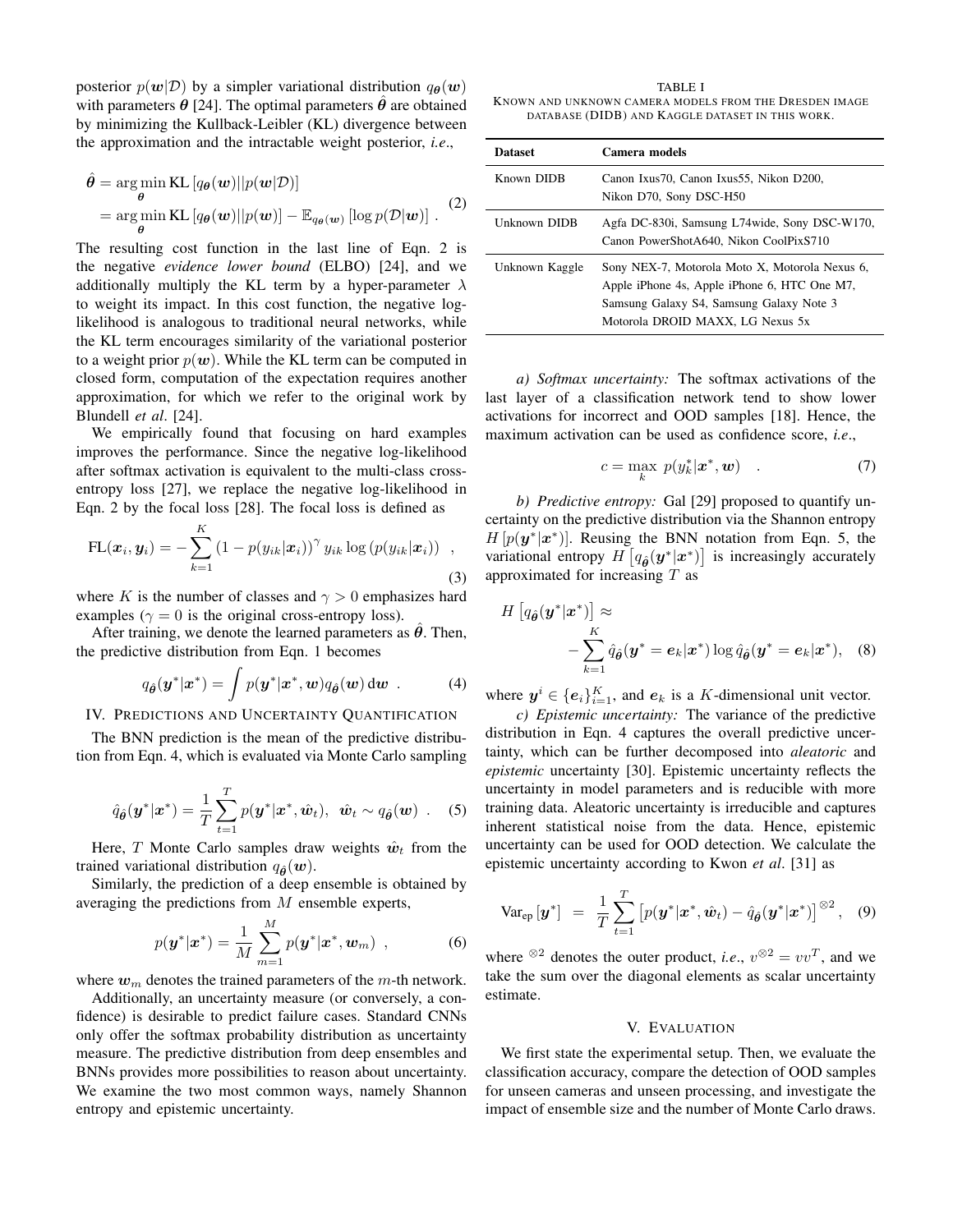## *A. Experimental Setup*

*Data Preparation:* The in-distribution data is composed of 2 453 images from five camera models from the Dresden Image Database (DIDB) [7]. The number of images per camera model ranges between 224 and 752. As OOD data, we choose 2 453 images from five different camera models in the DIDB, and additionally 2 750 images from ten smartphone camera models of the Kaggle-hosted IEEE Signal Processing Camera Model Identification Challenge dataset (Kaggle) [32]. These three datasets are denoted as *Known DIDB*, *Unknown DIDB* and *Unknown Kaggle*. The camera models are listed in Tab. I.

We extract 25 non-overlapping  $256 \times 256$  pixel patches from the green channel of the central region of each full-resolution image. *Known DIDB* patches are split into 49 075/6 125/6 125 patches for training, validation, and testing, such that patches from a single image only occur in one of these three sets. From *Unknown DIDB* and *Unkown Kaggle*, we randomly choose 576 and 256 patches from each camera model.

To evaluate the detection of unknown post-processing, we form three additional datasets by adding either JPEG compression, Gaussian blur, or additive white Gaussian noise (AWGN) to in-distribution test set patches (Known DIDB), resulting in 6 125 OOD images per distortion (see specific distortion parameters below). As a final pre-processing step, all pixel intensities are scaled to the range [0, 1].

*Network Architectures:* All networks use the constrained convolutional architecture by Bayar and Stamm [2]. The baseline CNN and deep ensemble are trained with the focal loss in Eqn. 3 with  $\gamma = 2$  to compensate for the imbalanced number of samples per class. The CNN weights are initialized from a uniform distribution with Glorot limits. Also the BNN uses the focal loss for the log-likelihood term with balancing factor  $\lambda = 0.25/N$ . To convert the Bayar and Stamm CNN to a BNN, we replace convolutional and fully-connected layers with Flipout layers [33] from the TensorFlow Probability framework [34]. Also, instead of ReLU activation followed by batch normalization, we use the SELU activation [35]. As prior distribution we assume a multivariate standard normal, and initialize the variational posterior as diagonal Gaussian distribution as suggested by [24]. Hence, the BNN has twice as many trainable parameters as the baseline CNN.

*Training Parameters:* We use the Adam optimizer with learning rate  $lr = 10^{-4}$ ,  $\beta_1 = 0.9$ ,  $\beta_2 = 0.999$ , and  $\epsilon = 10^{-7}$ . The baseline CNN and each ensemble member is trained for 100 epochs. whereas the BNN is trained for 300 epochs due to the larger number of parameters. In both cases, we apply early stopping with a patience of 5 epochs.

*Evaluation Protocol:* To determine the classification accuracy, we use the point estimate of the baseline CNN, and the averaging in Eqns. 5 and 6 for the BNN and the deep ensemble, respectively.

The predicted uncertainties are evaluated by their ability to separate in-distribution data from out-of-distribution data. Following Hendrycks and Gimpel [18], the negative class consists of correct classifications on in-distribution data, and the positive class consists of out-of-distribution data (i.e., misclassifications on in-distribution data do not contribute to the evaluation of uncertainty). We report the receiver operating characteristic (ROC) curves and the area under the ROC curve (AUC). For the baseline CNN, we use the negative confidence of the most likely class as uncertainty (Eqn. 7). For the deep ensemble and the BNN, we evaluate both predictive entropy (Eqn. 8) and epistemic uncertainty (Eqn. 9).

## *B. In-distribution Classification Accuracy*

Each model is trained on image patches from the *Known DIDB* dataset. The baseline CNN achieves an overall accuracy of 98.74%, and a per-class accuracy between 97.33% and 99.78%. Averaging the predictions from  $M = 5$  CNNs results in an accuracy of 99.40% for the deep ensemble. A BNN with  $T = 50$  Monte-Carlo draws achieves a slightly lower (but overall still quite high) accuracy of 97.42%.

#### *C. Detection of Out-of-Distribution Images*

Table II compares the softmax confidence from a single CNN to uncertainty estimates from a deep ensemble and a BNN in detecting five different types of OOD data. We repeated all experiments five times and report the mean and standard deviation. For all datasets, softmax statistics are outperformed by both the deep ensemble and the BNN. The deep ensemble performs better at detecting unknown cameras, while the BNN performs better at detecting unseen postprocessing, as reported below.

*a) Unseen Camera Models:* The left two columns in Tab. II show the AUC (scaled by factor 100) to detect unknown camera models from the DIDB and Kaggle datasets. On both datasets, the deep ensemble outperforms the BNN, which in turn outperforms the baseline CNN. In these experiments, the type of uncertainty calculation does not show a large difference for the deep ensemble; the BNN performs better with epistemic uncertainty.

*b) Unseen Post-Processing:* The last three columns of Tab. II show different forms of post-processing, namely the detection of JPEG compression with quality 70, Gaussian blur with  $\sigma_{\text{blur}} = 1.1$ , and additive white Gaussian noise (AWGN) with  $\sigma_{\text{noise}} = 0.1$ . These levels were chosen based on [36], but we used a smaller  $\sigma_{noise}$  for more realistic distortions. On AWGN, both BNN and deep ensemble perform excellently, with a 2% better performance for the deep ensemble. However, for JPEG-compressed and blurred images, the BNN outperforms the deep ensemble by a significant margins of 12% and 14%. We take this as indication that BNNs better detect unseen post-processing. For both networks, the predictive entropy is better on JPEG post-processing, while epistemic uncertainty is better on blur. For AWGN, both variants are about equal.

Across all experiments, the BNN also exhibits a consistently low standard deviation for the five repetions of each experiment, which makes the performance well predictable. Conversely, the standard deviations of both the baseline CNN and the deep ensemble are much higher. The deep ensembles typically exhibit a standard deviation beyond 1% (except for AWGN), and up to 9% for the deep ensembles on blurring.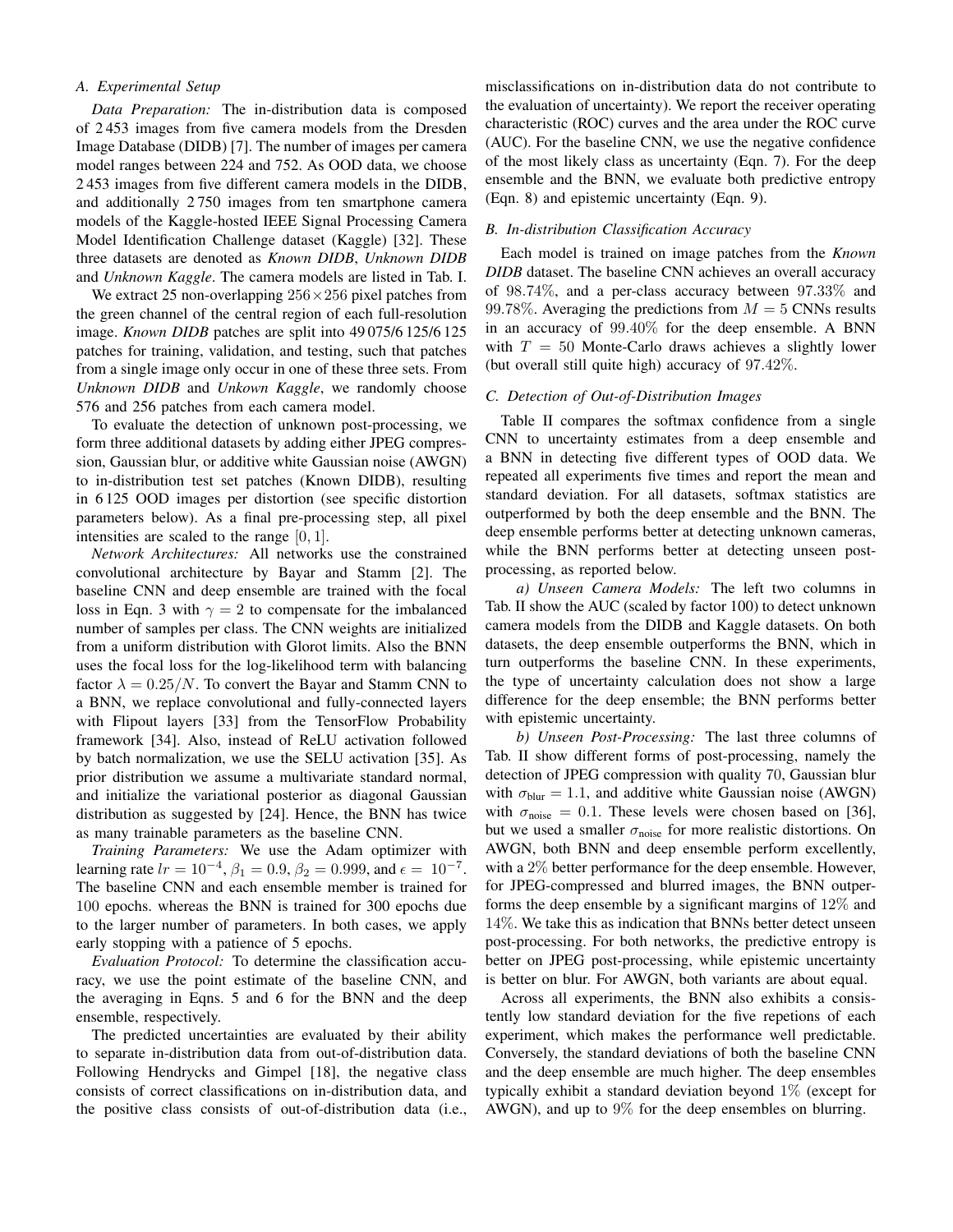#### TABLE II

DETECTION OF OUT-OF-DISTRIBUTION SAMPLES FROM UNKNOWN CAMERA MODELS AND UNSEEN POST-PROCESSING IN TERMS OF AUC (SCALED BY FACTOR 100) WITH STANDARD DEVIATION OVER FIVE RUNS. BOTH DEEP ENSEMBLE AND BNN OUTPERFORM THE SOFTMAX STATISTICS. THE DEEP ENSEMBLE BETTER DETECTS UNKNOWN CAMERAS, WHILE THE BNN BETTER DETECTS UNSEEN POST-PROCESSING.

| Architecture                                                                                       | Method                                                                                                           | Unknown cameras                                                                                     |                                                                                                     | Unseen post-processing                                                                              |                                                                                                   |                                                                                                        |
|----------------------------------------------------------------------------------------------------|------------------------------------------------------------------------------------------------------------------|-----------------------------------------------------------------------------------------------------|-----------------------------------------------------------------------------------------------------|-----------------------------------------------------------------------------------------------------|---------------------------------------------------------------------------------------------------|--------------------------------------------------------------------------------------------------------|
|                                                                                                    |                                                                                                                  | Unknown DIDB                                                                                        | Unknown Kaggle                                                                                      | JPEG. $OF=70$                                                                                       | Blur, $\sigma_{\text{blur}} = 1.1$                                                                | AWGN, $\sigma_{\text{noise}} = 0.1$                                                                    |
| Baseline CNN<br>Deep ensemble, $M = 5$<br>Deep ensemble, $M = 5$<br>$BNN, T = 50$<br>$BNN, T = 50$ | Softmax Statistics<br>Predictive Entropy<br>Epistemic Uncertainty<br>Predictive Entropy<br>Epistemic Uncertainty | $63.87(\pm2.25)$<br>$72.00(\pm2.30)$<br>$72.11(\pm 2.21)$<br>$68.43(\pm 0.11)$<br>$72.07(\pm 0.21)$ | $78.85(\pm1.96)$<br>$90.60(\pm1.42)$<br>$90.26(\pm 1.38)$<br>$86.15(\pm 0.05)$<br>$88.40(\pm 0.10)$ | $73.05(\pm4.45)$<br>$71.33(\pm 1.77)$<br>$69.83(\pm 1.81)$<br>$83.81(\pm0.08)$<br>$77.80(\pm 0.20)$ | $59.51(\pm 20.38)$<br>$73.59(\pm 9.08)$<br>74.78(±8.75)<br>$94.39(\pm 0.02)$<br>$99.00(\pm 0.03)$ | $55.87(\pm 34.69)$<br>$99.03(\pm 0.66)$<br>$99.75(\pm 0.21)$<br>$97.63(\pm 0.04)$<br>$97.79(\pm 0.12)$ |



Fig. 1. Detection of post-processed OOD images (JPEG, Gaussian blur, additive white Gaussian noise) based on the BNN epistemic uncertainty with  $T = 50$ . For Gaussian blur and AWGN, the AUC (scaled by 100) increases with the amount of distortion.

We also report the detection performance for different postprocessing strengths for the better performing BNN using epistemic uncertainty. In this experiment, we choose the JPEG quality factors  $QF \in \{50, 60, 70, 80, 90, 99\}$ , blur factors  $\sigma_{\text{blur}} \in \{0.01, 0.1, 0.5, 1.1, 2.0\}$ , and AWGN with  $\sigma_{\text{noise}} \in \{0.01, 0.1, 0.5, 1.0, 2.0\}$ . The resulting ROC curves are shown in Fig. 1. For Gaussian blur, the AUC increases with more distortion, as expected. For AWGN, the AUC peaks at  $\sigma_{\text{noise}} = 0.1$ , before starting to decline. Nevertheless, the detection performance remains above 96% for  $\sigma_{noise} \geq 0.1$ .

For JPEG-compressed images, we observe an unexpected behavior in the ROC curves. The AUC increases for  $QF = 90$ , but worsens with increasing compression strength. We believe that this behavior is caused by the fact the training images were already JPEG-compressed. In these cases, the BNN predicts uncertainties within the range of in-distribution images, though higher than most in-distribution images. A further analysis will be part of future work.

#### *D. Impact of Monte Carlo Draws and Ensemble Size*

As the BNN's posterior predictive distribution is approximated via Monte Carlo sampling, the number of samples  $T$  trades off precision of the approximation against computational complexity. In Fig. 2, we investigate the quality of the BNN's epistemic uncertainty metric with  $T \in$  $\{3, 5, 10, 20, 30, 50, 100, 200\}$ . As expected, we observe that the detection of OOD samples benefits from more Monte Carlo draws. Only for JPEG post-processing, the AUC decreases slightly for higher  $T$ . In general, the improvement gains show

TABLE III SCALING A DEEP ENSEMBLE TO  $M = 50$  members aids the detection OF OUT-OF-DISTRIBUTION IMAGES FROM UNKNOWN CAMERA MODELS.

| Dataset                             | Method                                      | <b>AUC</b>                              |
|-------------------------------------|---------------------------------------------|-----------------------------------------|
| Unknown DIDB                        | Predictive entropy<br>Epistemic uncertainty | 74.41( $\pm$ 0.82)<br>$75.81(\pm 0.97)$ |
| Unknown Kaggle                      | Predictive entropy<br>Epistemic uncertainty | $94.16(\pm 0.39)$<br>$95.08(\pm 0.28)$  |
| JPEG, $OF=70$                       | Predictive entropy<br>Epistemic uncertainty | $69.06(\pm 1.37)$<br>$67.09(\pm1.60)$   |
| Blur, $\sigma_{\text{blur}} = 1.1$  | Predictive entropy<br>Epistemic uncertainty | $67.99(\pm2.11)$<br>$69.23(\pm 2.44)$   |
| AWGN, $\sigma_{\text{noise}} = 0.1$ | Predictive entropy<br>Epistemic uncertainty | $99.77(\pm 0.07)$<br>$99.96(\pm 0.05)$  |

a logarithmic behavior. Therefore, we used  $T = 50$  as a performance trade-off.

Out of curiousity, we also took the computational effort to train 100 CNNs for a deep ensemble, out of which  $M =$ 50 were randomly selected. We repeat this process five times to also report the standard deviation of the predictions. The results in Tab. III show that the detection of unknown cameras and AWGN benefits from more ensemble members, clearly outperforming the BNN with  $T = 50$ . However, results on JPEG compression and blur do not improve. However, while increasing the number of Monte Carlo samples for the BNN is relatively cheap, the training of a large number of CNNs to increase the ensemble is computationally extremely expensive.

#### VI. CONCLUSION

We investigated three deep learning paradigms to anticipate a training-test mismatches and therefore prevent false accusations on the task of camera model identification. Interpreting a CNN's softmax output as confidence yields inferior detection of OOD samples and can be affected by high variance. Both deep ensemble and BNN outperform the baseline CNN by large margins. The deep ensemble shows superior performance for detecting unknown camera models, while the BNN outperforms the deep ensemble for unseen post-processing. Additionally, increasing the quality of the uncertainty of a BNN by more samples is relatively cheap, while scaling a deep ensemble requires significant computational effort. In future work, we plan to train on a larger set of known cameras and evaluate the detection of more types of out-of-distribution data.